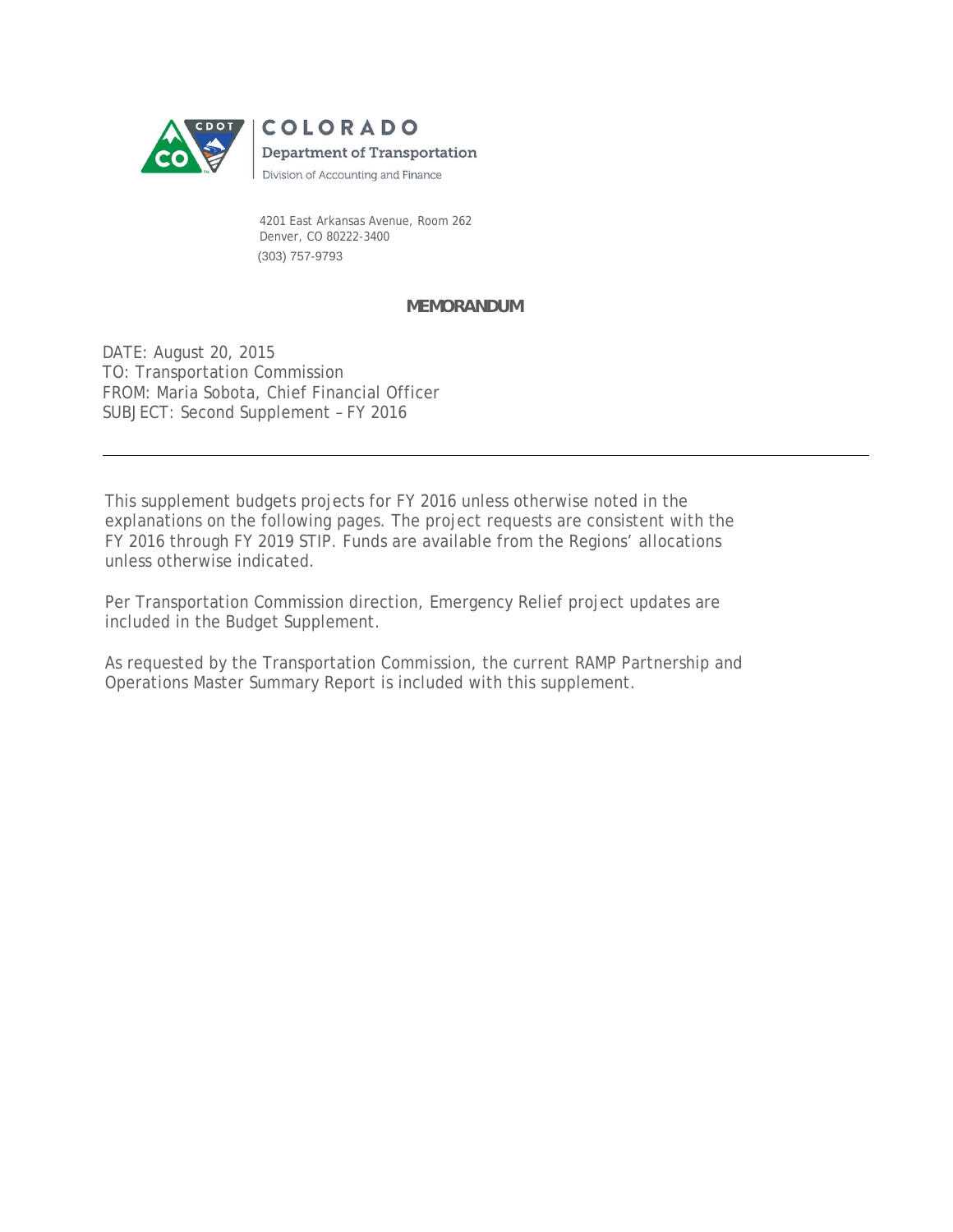Transportation Commission 2nd Supplement FY 2016 August 2015 Page 2 of 8

#### RAMP

#### **Region 4**

\$7,833,509–**RAMP Public-Public Contingency Fund**- Increase RAMP funding approved for project #4-20 North College / US 287 Conifer to LaPorte Bypass. Project budget will increase based on completed Independent Cost Estimate. The project advertisement is scheduled for September 2015. (12372/1000…)

*Per PD703.0 this project is being brought to the Commission as it requires additional RAMP funds from the RAMP contingency pool. If there are bid savings upon award, the additional RAMP funds are to be returned to the RAMP contingency fund. Refer to the Program Management Office presentation for more information.* 

\$146,448–**RAMP Operations**- Increase RAMP funding approved for project #4-41/4-13 Adaptive signals on US 34 Bypass and US 85 in Greeley. Project budget will increase from \$1,250,000 to \$1,396,488 combined cost for project award. (19959/1000…)

*Per PD703.0 this project is being brought to the Commission as it requires additional RAMP funds above 7.5% and \$100,000. Refer to the Program Management Office presentation for more information.* 

#### Confirmation Item

#### **Region 3**

\$1,500,000–**Transportation Commission Contingency Reserve**-SH 13 at Mile Post 30.5-Failure of Mechanically Stabilized Earth retaining wall, due to heavy rainfall and elevated ground water conditions. A request to begin emergency contracting procedures was signed by the Chief Engineer and permission was given by the TC Chair via a Confirmation Item.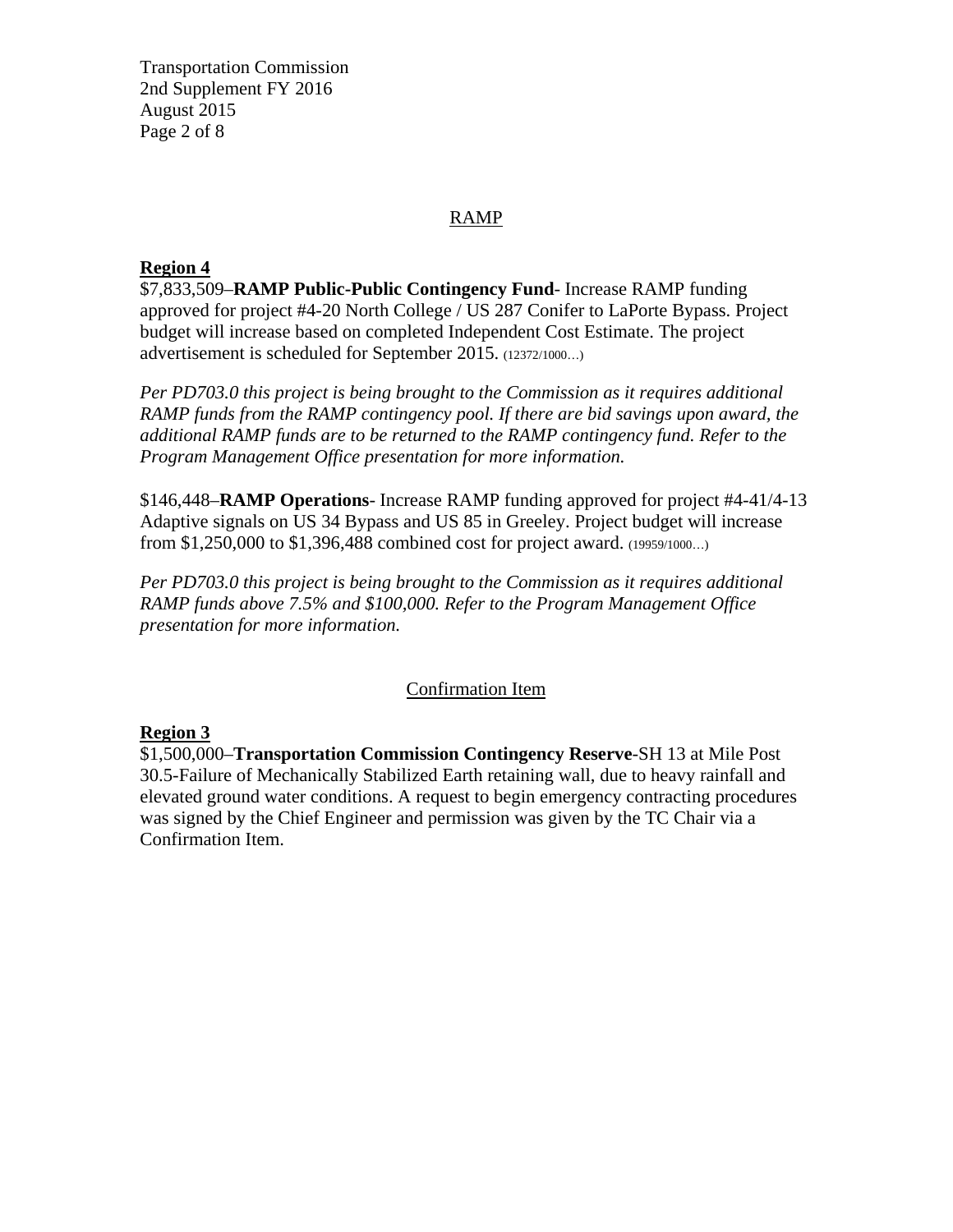Transportation Commission 2nd Supplement FY 2016 August 2015 Page 3 of 8

### **COLORADO DEPARTMENT OF TRANSPORTATION**

## **STATE OF COLORADO**

**Second Supplement** 

**Fiscal year 2015-2016**

**Dated: August 20, 2015**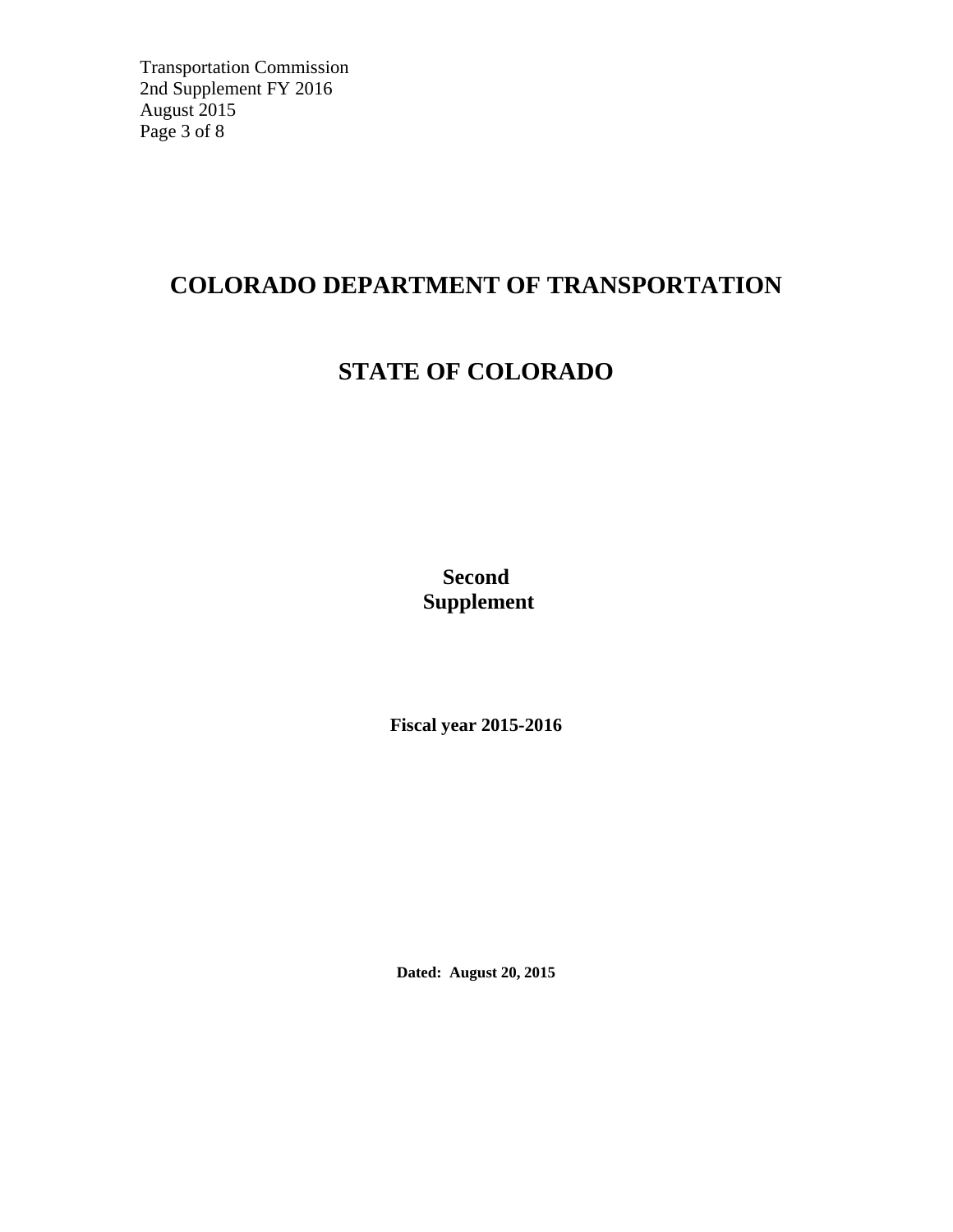### **COLORADO DEPARTMENT OF TRANSPORTATION**

### **STATE OF COLORADO**

**RESOLUTION NO. TC –** 

**"BE IT RESOLVED, That the Second Supplement to the Fiscal Year 2015-2016 Budget be approved by the Commission"**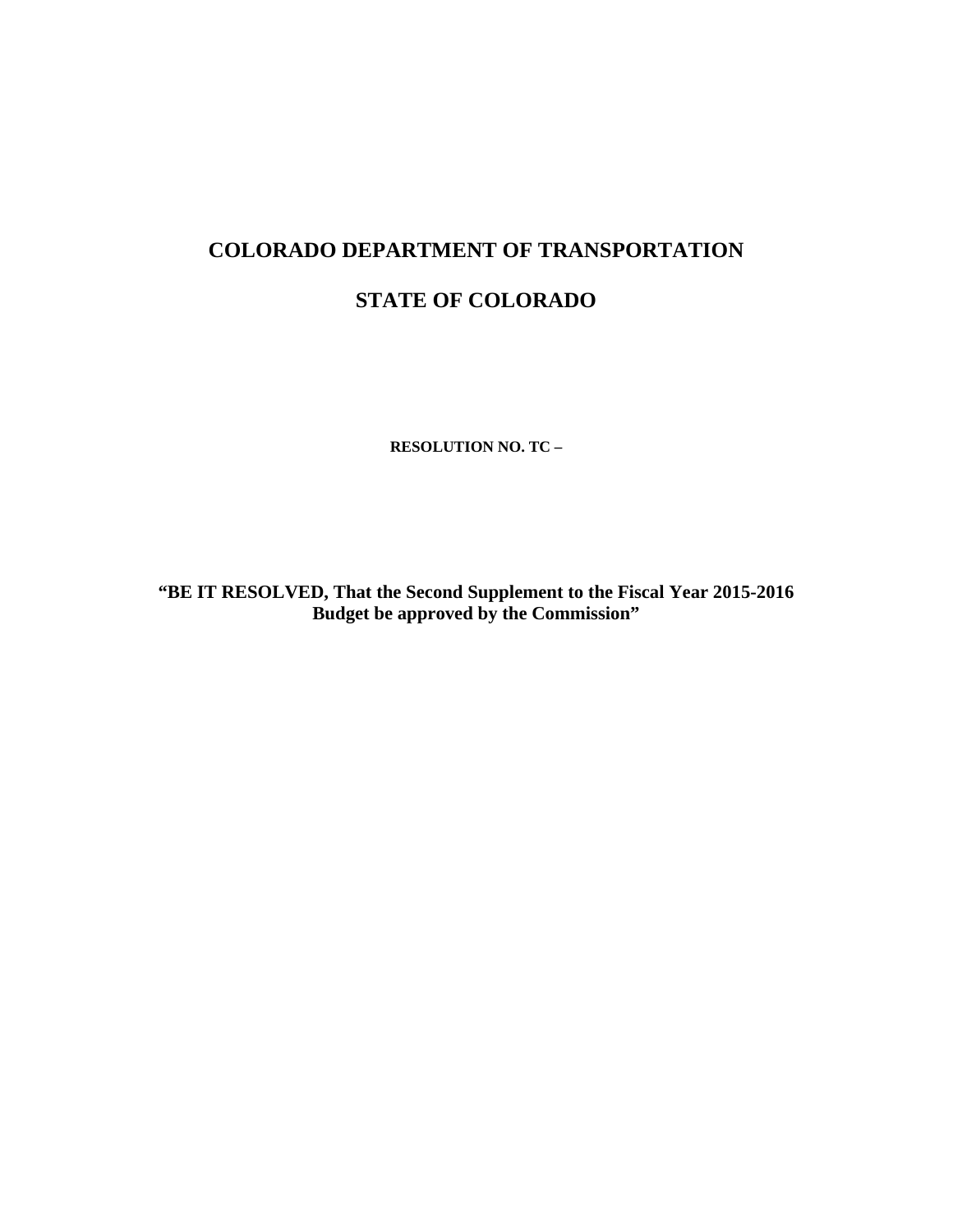| <b>Transaction</b> |                                                                                  |        |                          |                | Reference                           |
|--------------------|----------------------------------------------------------------------------------|--------|--------------------------|----------------|-------------------------------------|
| Date               | <b>Transaction Description</b>                                                   | Amount |                          | <b>Balance</b> | <b>Document</b>                     |
| June- $15$         | Final Balance 12S15                                                              |        |                          | \$64,416,755   |                                     |
|                    | state match for ER permanent repair projects<br><b>FY16 Budget Allocation</b> \$ | - 5    | (1,682,770)<br>1.972.914 |                | 1000209366-1000210687<br>1000209249 |
|                    | TREX Coping Panel Reenforcement \$                                               |        | (4,250,000)              |                | 1000211551                          |
|                    | SH139 in Garfield County roadway failure due to rainfall \\$                     |        | (400,000)                |                | 1000211551                          |
| July- $15$         | Balance 1S16                                                                     |        |                          | \$60,056,899   |                                     |
|                    | SH6 Devolution as approved by resolution in the June Commission meeting          |        | (6,606,196)              |                | 1000211883                          |
|                    | Savings from 2012 ER project K-16-W BRIDGE REPLACEMENT \$                        |        | 162                      |                | 1000211198-1000211861               |
|                    | state match for ER permanent repair projects $\$                                 |        | 45,778                   |                | 1000211198-1000211861               |
| August-15          | SH13 Stabillization Wall Failure (Pending)<br>Pending Balance 2S16               |        | (1,500,000)              | \$51,996,643   |                                     |

#### **Transportation Commission Contingency Reserve Fund Reconciliation Second Supplement FY 2016 Budget**

#### **Transportation Commission Transition Fund Reconciliation Second Supplement FY 2016 Budget**

| <b>Transaction</b> |                                                        |               |                | Reference       |
|--------------------|--------------------------------------------------------|---------------|----------------|-----------------|
| Date               | <b>Transaction Description</b>                         | <b>Amount</b> | <b>Balance</b> | <b>Document</b> |
| June- $15$         | Balance 12S15                                          |               | \$5,810,730    |                 |
|                    | Region 4-SH52 at WCR 59 Intersection-return surplus \$ | 43,325        |                | 1000210169      |
| July- $15$         | Balance 1S16                                           |               | \$5,854,055    |                 |

#### **Transportation Commission Contingency RAMP Reserve Second Supplement FY 2016 Budget**

| <b>Transaction Description</b>                                            | Amount          | <b>Balance</b> |
|---------------------------------------------------------------------------|-----------------|----------------|
| <b>Beginning Balance</b>                                                  |                 | \$0            |
| Transfer from TCCRF                                                       | \$40,000,000    |                |
| Region 2-19039 I-25/CIMARRON EXPRESSWAY                                   | (\$5,000,000)   |                |
| Region 3-19910 SH 9 CO River South Wildlife                               | $(\$6,627,747)$ |                |
| Balance 7S15                                                              |                 | \$28,372,253   |
| Balance 8S15                                                              |                 | \$28,372,253   |
| Region 2-19039 I-25/CIMARRON EXPRESSWAY                                   | \$2,468,862     |                |
| Balance 9S15                                                              |                 | \$30,841,115   |
| Balance 10S15                                                             |                 | \$30,841,115   |
| Region 3-19911 I-70 Exit 31 Horizon Drive (correction to previous month)  | $(\$423,000)$   |                |
| Balance 11S15                                                             |                 | \$30,418,115   |
| Region 3-19094 I-70 Vail Underpass                                        | $(\$6,570,000)$ |                |
| Balance 12S15                                                             |                 | \$23,848,115   |
| Region 3-19930 SH 9 - Frisco to Breckenridge                              | $(\$4,489,815)$ |                |
| Balance 1S16                                                              |                 | \$19,358,300   |
| Region 4-12372 North College / US 287 Conifer to Laporte Bypass (PENDING) | $(\$7,833,509)$ |                |
| Balance 2S16                                                              |                 | \$11,524,791   |
|                                                                           |                 |                |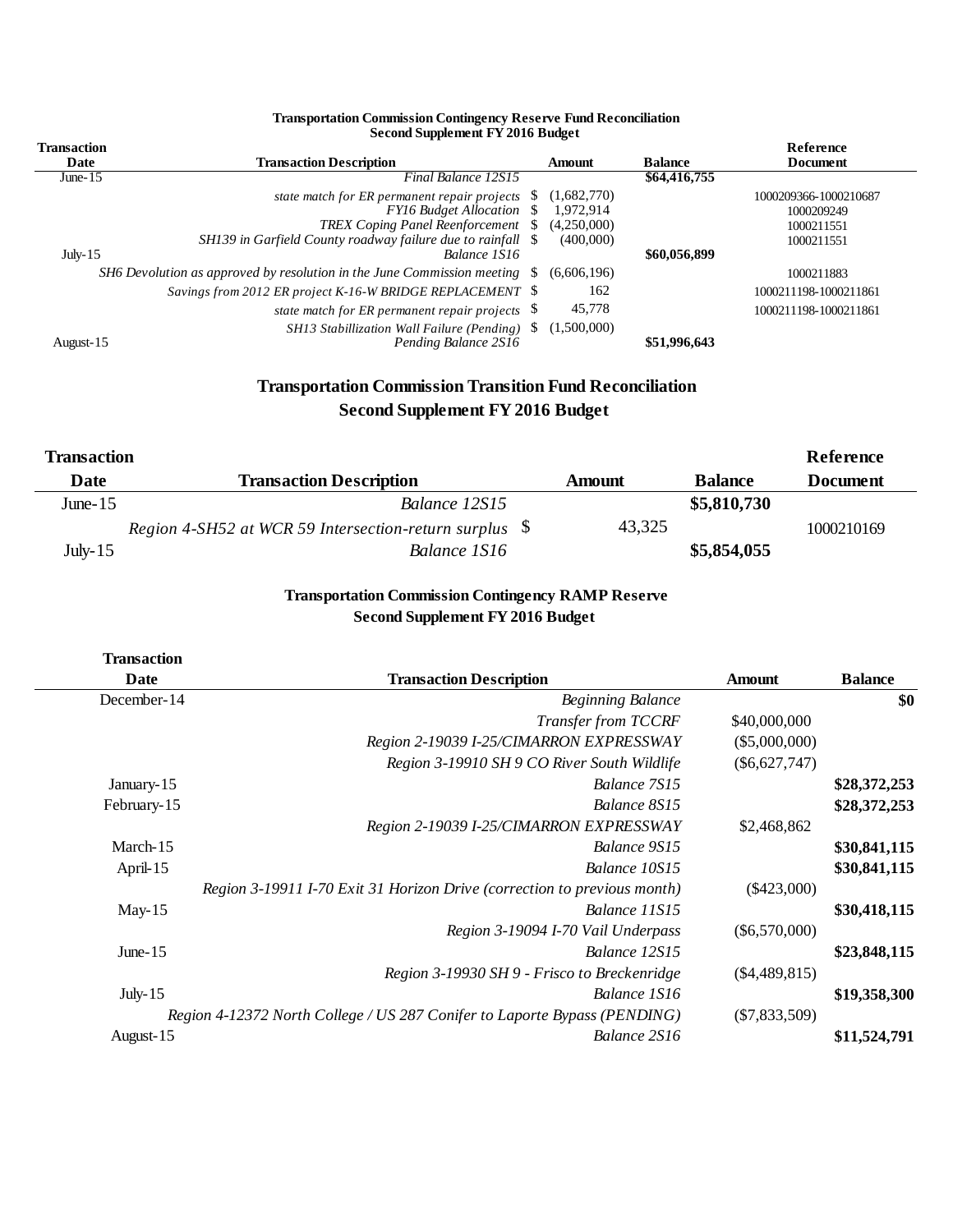| <b>Transaction</b> |                                                        |        |                | Reference       |
|--------------------|--------------------------------------------------------|--------|----------------|-----------------|
| Date               | <b>Transaction Description</b>                         | Amount | <b>Balance</b> | <b>Document</b> |
| June- $15$         | Balance 12S15                                          |        | \$5,810,730    |                 |
|                    | Region 4-SH52 at WCR 59 Intersection-return surplus \$ | 43,325 |                | 1000210169      |
| July- $15$         | Balance 1S16                                           |        | \$5,854,055    |                 |

#### **Transportation Commission Transition Fund Reconciliation Second Supplement FY 2016 Budget**

## **Transportation Commission Contingency Reserve Fund September 11, 2013 Flood Related Monthly Activity Report**

**Provides detail level information for any (disbursements from)/reimbursements to the TCCRF**

**Second Supplement 2016**

#### **Permanent Repair Emergency Relief-Nonparticipating costs and state match (not reimbursable if expended)**

|                                                                         | <b>State</b>   |                                                                       |                                       |                |    | <b>Total Budget</b> |  |  |  |  |
|-------------------------------------------------------------------------|----------------|-----------------------------------------------------------------------|---------------------------------------|----------------|----|---------------------|--|--|--|--|
| Reg                                                                     | <b>Highway</b> | <b>Mile posts</b>                                                     | <b>Project Description</b>            | County         |    | <b>TCCRF</b>        |  |  |  |  |
| 4                                                                       | 119B           | 58.000-59.088                                                         | PR SH 119 St. Vrain River Realignment | <b>Boulder</b> | S. | 10,457              |  |  |  |  |
|                                                                         | 030A           | 3.000-3.000                                                           | PR SH30 FLOOD DAMAGE CHANNEL REPAIR   | Denver         | \$ | (3,740)             |  |  |  |  |
| 4                                                                       | 060B,257A      | Various                                                               | PR SH60 & SH257 Structures            | Weld           | S  | (164, 814)          |  |  |  |  |
| 4                                                                       | Various        | Various                                                               | PR Scour Bridge Repairs #6            | Boulder, Weld  | \$ | 100,182             |  |  |  |  |
|                                                                         | 070A           | PR I-70 MP 241.6 Flood Repair:Slide<br>241.400-241.800<br>Clear Creek |                                       |                |    |                     |  |  |  |  |
| <b>Total Permanent Restoration</b>                                      |                |                                                                       |                                       |                |    |                     |  |  |  |  |
| <b>Grand Total TCCRF Activity for Flood Relief Since Last Reporting</b> |                |                                                                       |                                       |                |    |                     |  |  |  |  |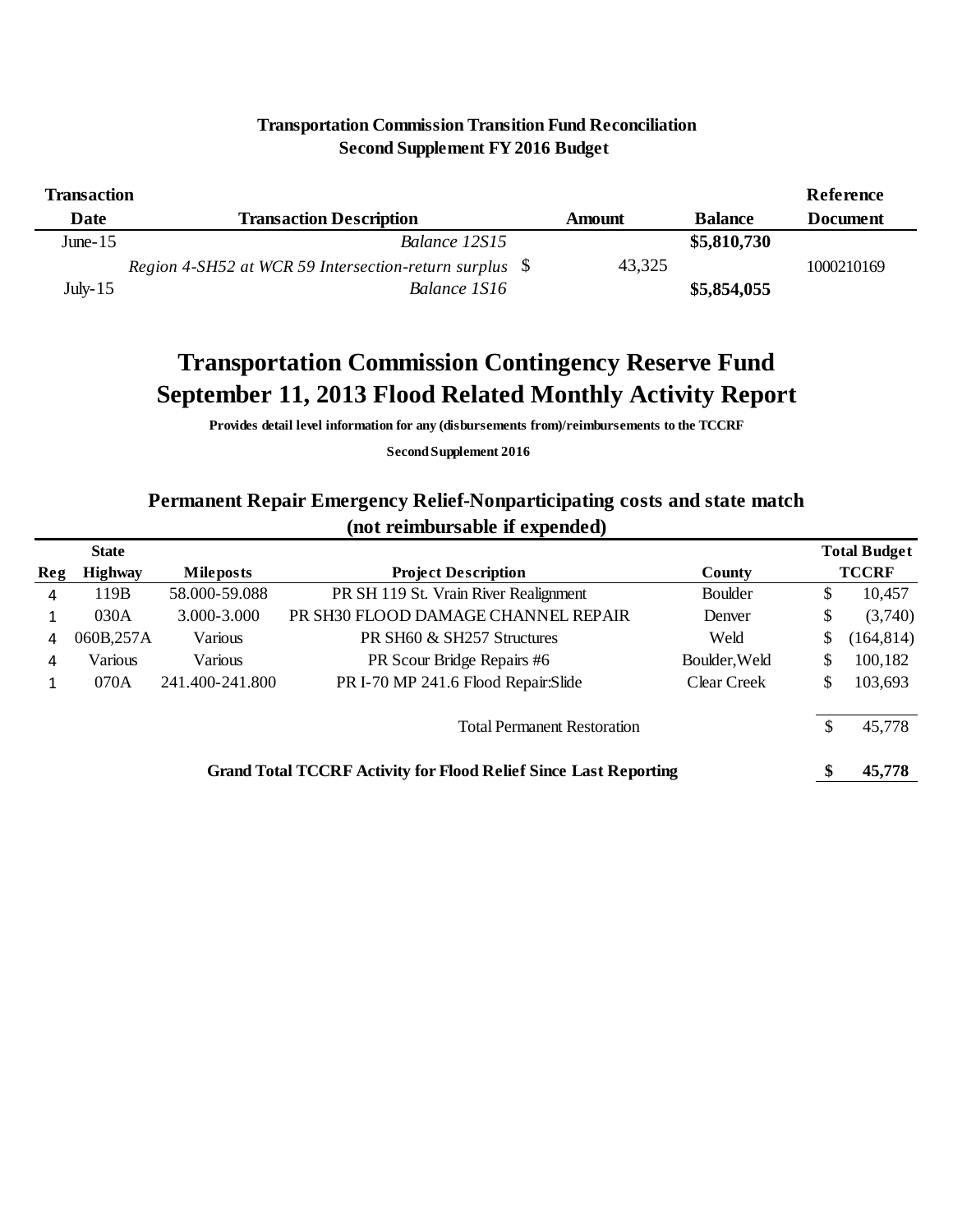

 $\sim$  10  $\pm$ 

| FY 2016 Contingency Balance Reconciliation         |               |  |  |  |  |  |  |  |  |  |
|----------------------------------------------------|---------------|--|--|--|--|--|--|--|--|--|
| July FY 2015 TC Contingency Balance                | \$60,056,899  |  |  |  |  |  |  |  |  |  |
| SH6 Devolution as approved by resolution in June   | (56,606,196)  |  |  |  |  |  |  |  |  |  |
| Savings from 2012 ER project                       | \$162         |  |  |  |  |  |  |  |  |  |
| Savings of State Match for Permanent Flood repairs | \$45,778      |  |  |  |  |  |  |  |  |  |
| SH 13 Stabilization Wall Failure (Pending)         | (\$1,500,000) |  |  |  |  |  |  |  |  |  |

| <b>Pending August FY 2016</b><br><b>TC Contingency Balance</b> | \$51,996,643 |
|----------------------------------------------------------------|--------------|
|----------------------------------------------------------------|--------------|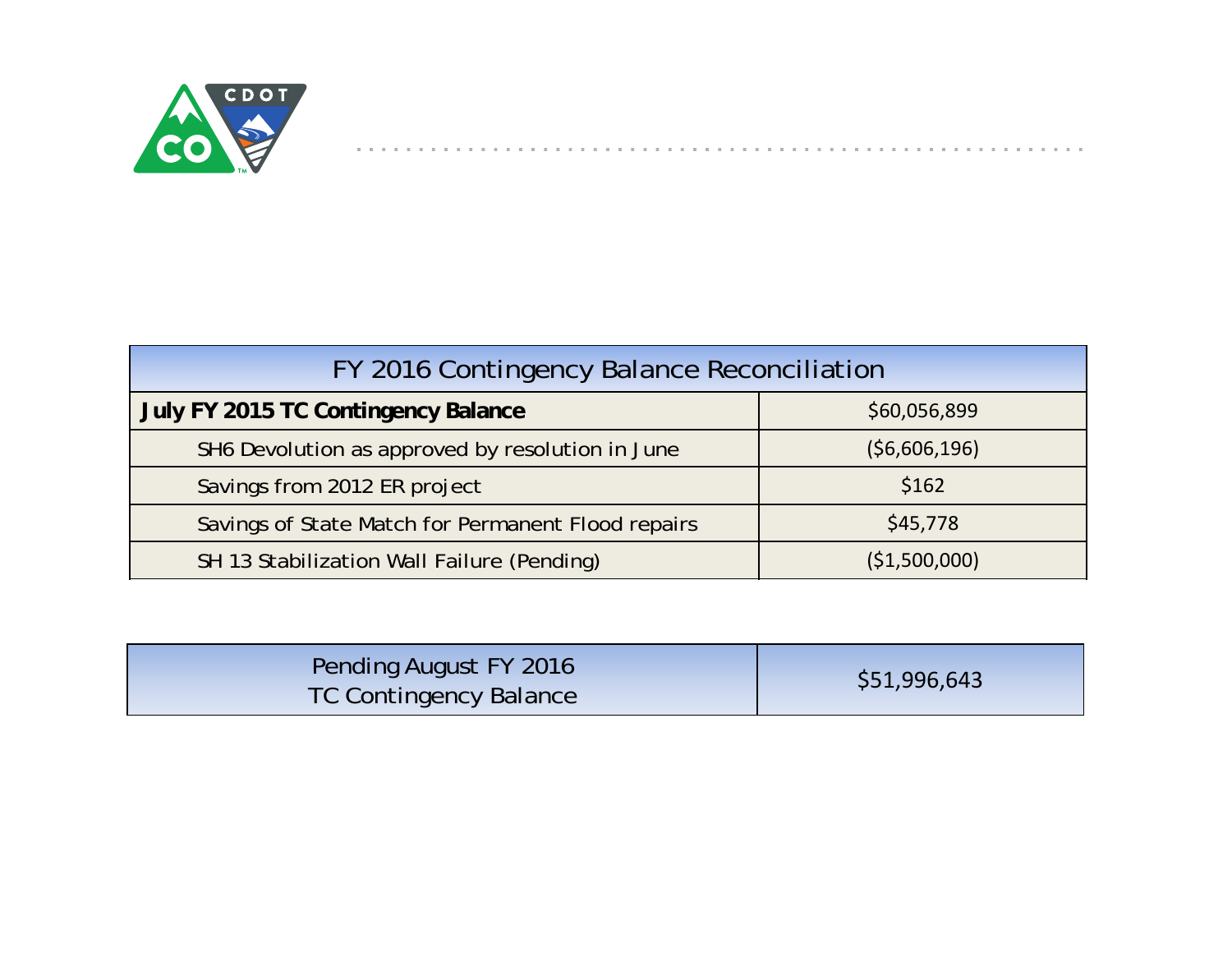

# **FY 2016 Contingency Balance Projection**

| Pending August FY 2016 TC Contingency<br><b>Balance</b>                          |                                                                                                                                                                        |                               |  |
|----------------------------------------------------------------------------------|------------------------------------------------------------------------------------------------------------------------------------------------------------------------|-------------------------------|--|
| FY 2016 State Match for                                                          | Low Estimate                                                                                                                                                           | <b>High Estimate</b>          |  |
| <b>Emergency Relief/Permanent Recovery</b>                                       | \$51,996,643<br>(\$10,000,000)<br>Max Reimbursement<br>Estimate<br>\$7,000,000<br><b>High Balance</b><br>\$48,996,643<br>(\$22,000,000)<br>\$36,996,643<br>\$3,003,357 | (\$27,000,000)                |  |
| Return of HPTE Ioans, Potential Insurance                                        |                                                                                                                                                                        | Min Reimbursement<br>Estimate |  |
| Reimbursements and Other Impacts                                                 |                                                                                                                                                                        | \$3,000,000                   |  |
| FY 2016 Contingency Estimate -                                                   |                                                                                                                                                                        | Low Balance                   |  |
| Prior to FY 2015 TCCRF Funding Requests                                          |                                                                                                                                                                        | \$27,996,643                  |  |
| Estimated FY2016 TCCRF Funding Requests                                          |                                                                                                                                                                        | $(\$22,000,000)$              |  |
| Projected FY 2016 YE Contingency Balance                                         |                                                                                                                                                                        | \$5,996,643                   |  |
| <b>TCCRF Fund Balance Adjustment to Reach</b><br>\$40M Balance - Period 1 FY2017 |                                                                                                                                                                        | \$34,003,357                  |  |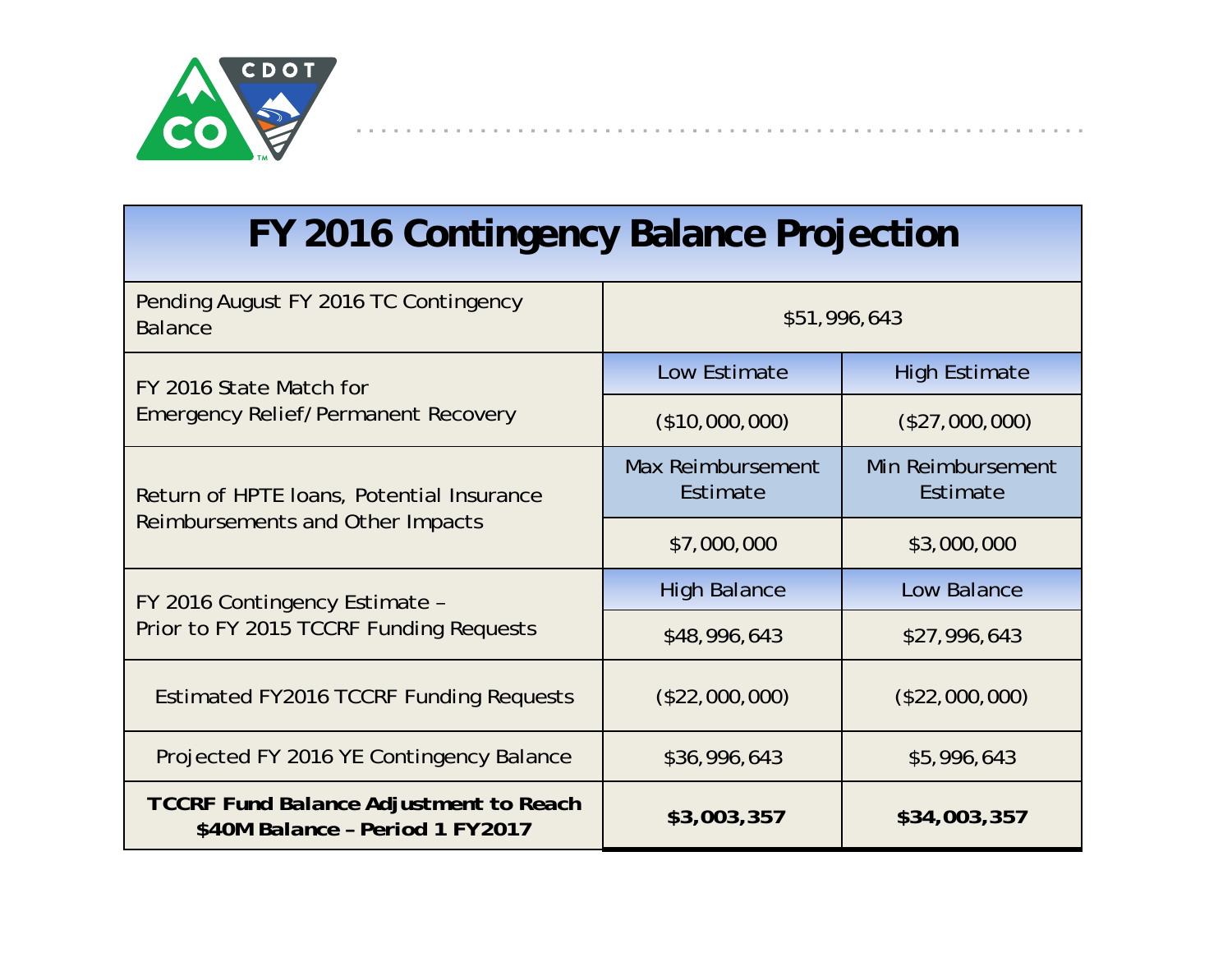Public-Private Partnership

|                | of Numbers are shown as a COST VARIANCE.                     |  |
|----------------|--------------------------------------------------------------|--|
| $-$ \$4.800.00 | Numbers shown in red or with a negative represent an overage |  |
| \$6,000,00     | Numbers shown in green represent an underage                 |  |

|                | Tracking #                                   | <b>PCN</b>                                     | <b>Project Name</b>                                                                             | Original TC Approved<br><b>Total Project Cost</b> | Current TC Approved<br><b>Total Project Cost</b>        | ** Total Project<br>Cost Delta | Original TC Approved<br><b>RAMP Request</b> | <b>Current TC Approved</b><br><b>RAMP</b> Request | <b>RAMP</b> Reques<br>Delta | <b>Local Contribution</b> | In Kind<br>Contributions | Local Delta | Other Funds   | Other Funds Delta | Status through July TC                                                                                                                                                                                                                                                                                                                                                                                                                                                                                                                                            |  |
|----------------|----------------------------------------------|------------------------------------------------|-------------------------------------------------------------------------------------------------|---------------------------------------------------|---------------------------------------------------------|--------------------------------|---------------------------------------------|---------------------------------------------------|-----------------------------|---------------------------|--------------------------|-------------|---------------|-------------------|-------------------------------------------------------------------------------------------------------------------------------------------------------------------------------------------------------------------------------------------------------------------------------------------------------------------------------------------------------------------------------------------------------------------------------------------------------------------------------------------------------------------------------------------------------------------|--|
|                | N/A                                          | 19879<br>19880                                 | <b>WB Twin Tunnels Expansion</b>                                                                | \$55,000,000                                      | \$55,000,000                                            | \$0                            | \$48,000,000                                | \$48,000,000                                      | \$0                         | \$0                       | \$0                      | \$0         | \$7,000,000   | \$0               | RAMP Funding Approved by TC in February 2014.                                                                                                                                                                                                                                                                                                                                                                                                                                                                                                                     |  |
|                | $4 - 5a'$                                    | 19626*                                         | I-25: Tolled Express Lanes: 120th North to SH7 *<br>(Southern Segment / Segment 3)              | \$500,000,000                                     | \$73,250,000                                            | \$0                            | \$55,000,000                                | \$55,000,000                                      | \$0                         | \$750,000                 | \$0                      | \$750,000   | \$17,500,000  | \$17,500,000      | RAMP Funding of 10% granted by TC in March 2014; Additional \$2.85M RAMP Funding for the<br>continuation of preconstruction activity was approved by TC in the 5th Supplement FY15<br>(November 2014) (#TC-3208).<br>* TC informed of I-25 Express Lanes Lanes project scope, schedule, and budget - including the<br>reduction in scope and alternative advertisement packaging; Authority to budget all remaining<br>RAMP Funds (\$55.0M) granted by TC in the PMO Workshop (April 2015) and resolved via the<br>10th Supplement FY15 (April 2015)(#TC-15-4-5). |  |
|                | $4 - 5b^{**}$                                | 20575**                                        | I-25: Tolled Express Lanes: SH7 North to SH14 **<br>(Northern Segment / Crossroads Interchange) | \$540,000,000                                     | \$35,000,000                                            | \$0                            | \$35,000,000                                | \$35,000,000                                      | \$0                         | \$0                       | \$0                      | \$0         | \$0           | \$0               | RAMP Funding of 10% granted by TC in March 2014 for continued preconstruction activity;<br>** TC informed of the I-25 Crossroads Interchange project scope, schedule, and budget;<br>Authority to budget the RAMP Funds (\$35.0M) granted by TC in the RAMP Program Controls<br>Workshop (December 2014) and resolved via the 6th Supplement FY15 (#TC-3214, walk-on).                                                                                                                                                                                            |  |
|                | $1 - 2$                                      | 18999                                          | C-470 Managed Toll Express Lanes: Kipling to I-25                                               | \$200,000,000                                     | \$308,000,000                                           | $-$108,000,000$                | \$100,000,000                               | \$100,000,000                                     | \$0                         | \$10,000,000              | \$5,500,000              | \$0         | \$192,500,000 | \$108,000,000     | RAMP Funding and Additional Total Project Costs Approved by TC in the 8th Supplement FY15<br>(February 2015) (#TC-15-2-4, walk-on);<br>C informed of C-470 Express Lanes project scope, schedule, and budget - including the results of<br>Level 3 tolling & revenue studies, loan finance options, and additional revenue and construction<br>costs elements of the project.                                                                                                                                                                                     |  |
| $\overline{4}$ |                                              |                                                | TC Approved or Staff Recommends Budgeting Funds (Group 1)                                       | \$1,295,000,000                                   | \$471.250.000                                           | $-$108.000.000$                | \$238,000,000                               | \$238,000,000                                     | SO                          | \$10.750.000              | \$5,500,000              | \$750,000   | \$217,000,000 | \$125,500,000     |                                                                                                                                                                                                                                                                                                                                                                                                                                                                                                                                                                   |  |
|                |                                              |                                                |                                                                                                 |                                                   |                                                         |                                |                                             |                                                   |                             |                           |                          |             |               |                   |                                                                                                                                                                                                                                                                                                                                                                                                                                                                                                                                                                   |  |
|                | Tracking #                                   | PCN                                            | <b>Project Name</b>                                                                             | Original TC Approved<br><b>Total Project Cost</b> | <b>Current TC Approved</b><br><b>Total Project Cost</b> | * Total Project<br>Cost Delta  | Original TC Approved<br><b>RAMP</b> Request | Current TC Approved<br><b>RAMP Request</b>        | <b>RAMP</b> Reque<br>Delta  | Local Contribution        | In Kind<br>Contributions | Local Delta | Other Funds   | Other Funds Delta | Status through July TC                                                                                                                                                                                                                                                                                                                                                                                                                                                                                                                                            |  |
|                |                                              |                                                |                                                                                                 |                                                   |                                                         |                                |                                             |                                                   |                             |                           |                          |             |               |                   | None                                                                                                                                                                                                                                                                                                                                                                                                                                                                                                                                                              |  |
|                |                                              |                                                | taff Recommends Budgeting Funds (Group 2)                                                       | \$0                                               | \$0                                                     | \$0                            | \$0                                         | \$0                                               | \$0                         | \$0                       | \$0                      | \$0         | \$0           | \$0               |                                                                                                                                                                                                                                                                                                                                                                                                                                                                                                                                                                   |  |
|                |                                              |                                                |                                                                                                 | Original TC Approved                              | <b>Current TC Approved</b>                              | * Total Project                | Original TC Approved                        | <b>Current TC Approved</b>                        | <b>RAMP</b> Reque           |                           | In Kind                  |             |               |                   |                                                                                                                                                                                                                                                                                                                                                                                                                                                                                                                                                                   |  |
|                | Tracking #                                   | PCN                                            | <b>Project Name</b>                                                                             | <b>Total Project Cost</b>                         | <b>Total Project Cost</b>                               | Cost Delta                     | <b>RAMP Request</b>                         | <b>RAMP</b> Request                               | Delta                       | <b>Local Contribution</b> | Contributions            | Local Delta | Other Funds   | Other Funds Delta | Status through July TC                                                                                                                                                                                                                                                                                                                                                                                                                                                                                                                                            |  |
|                | N/A                                          |                                                | HTPE P3 Development Fund                                                                        | \$200,000,000                                     | \$200,000,000                                           | \$0                            | \$40,000,000                                | \$40,000,000                                      | \$0                         | \$0                       | \$0                      | \$0         | \$160,000,000 | \$0               | Staff Recommends Further Development;<br>\$4.6M of HPTE RAMP Funds approved by TC in the 2nd Supplement FY15<br>(August 2014)(#TC-3188), for the I70 EB PPSL (RAMP Ops Project #1-09).                                                                                                                                                                                                                                                                                                                                                                            |  |
|                |                                              | Staff Recommends Further Development (Group 3) |                                                                                                 | \$200,000,000                                     | \$200,000,000                                           | \$0                            | \$40,000,000                                | \$40,000,000                                      | \$0                         | \$0                       | \$0                      | \$0         | \$160,000,000 | \$0               |                                                                                                                                                                                                                                                                                                                                                                                                                                                                                                                                                                   |  |
|                | SUB-TOTAL Public-Public Partnership Projects |                                                |                                                                                                 | \$1,495,000,000                                   | \$671,250,000                                           | $-$108,000,000$                | \$278,000,000                               | \$278,000,000                                     | \$0                         | \$10,750,000              | \$5,500,000              | \$750,000   | \$377,000,000 | \$125,500,000     |                                                                                                                                                                                                                                                                                                                                                                                                                                                                                                                                                                   |  |
|                |                                              |                                                |                                                                                                 |                                                   |                                                         |                                |                                             |                                                   |                             |                           |                          |             |               |                   |                                                                                                                                                                                                                                                                                                                                                                                                                                                                                                                                                                   |  |
|                | Tracking #                                   | PCN                                            | Project Name                                                                                    | Original TC Approved<br><b>Total Project Cost</b> | <b>Current TC Approved</b><br><b>Total Project Cost</b> | * Total Project<br>Cost Delta  | Original TC Approved<br><b>RAMP</b> Request | <b>Current TC Approved</b><br><b>RAMP Request</b> | <b>RAMP</b> Reque<br>Delta  | <b>Local Contribution</b> | In Kind<br>Contributions | Local Delta | Other Funds   | Other Funds Delta | Status through July TC                                                                                                                                                                                                                                                                                                                                                                                                                                                                                                                                            |  |
|                |                                              |                                                |                                                                                                 |                                                   |                                                         |                                |                                             |                                                   |                             |                           |                          |             |               |                   | None                                                                                                                                                                                                                                                                                                                                                                                                                                                                                                                                                              |  |

| Tracking # | <b>PCN</b>                                        | <b>Project Name</b> | Original TC Approved   Current TC Approved   ** Total Project   Original TC Approved   Current TC Approved   ** RAMP Request   Local Contribution  <br><b>Total Project Cost</b> | <b>Total Project Cost</b> | Cost Delta | <b>RAMP</b> Request | <b>RAMP</b> Request | Delta | In Kind<br>Contributions | <b>Local Delta</b> | Other Funds | $ $ Otl |
|------------|---------------------------------------------------|---------------------|----------------------------------------------------------------------------------------------------------------------------------------------------------------------------------|---------------------------|------------|---------------------|---------------------|-------|--------------------------|--------------------|-------------|---------|
|            |                                                   |                     |                                                                                                                                                                                  |                           |            |                     |                     |       |                          |                    |             |         |
|            | <b>Staff Recommends Budgeting Funds (Group 2)</b> |                     |                                                                                                                                                                                  |                           |            |                     |                     |       |                          |                    |             |         |

|                                              | Tracking# | PCN | <b>Project Name</b>                            | Original TC Approved   Current TC Approved  <br><b>Total Project Cost</b> | <b>Total Project Cost</b> | Cost Delta    | Total Project   Original TC Approved   Current TC Approved   ** RAMP Request   Local Contribution<br><b>RAMP Request</b> | <b>RAMP Request</b> | Delta        |             | In Kind<br>Contributions | <b>Local Delta</b> | <b>Other Funds</b> | <b>Other Funds De</b> |
|----------------------------------------------|-----------|-----|------------------------------------------------|---------------------------------------------------------------------------|---------------------------|---------------|--------------------------------------------------------------------------------------------------------------------------|---------------------|--------------|-------------|--------------------------|--------------------|--------------------|-----------------------|
|                                              | N/A       |     | HTPE P3 Development Fund                       | \$200,000,000                                                             | \$200,000,000             |               | \$40,000,000                                                                                                             | \$40,000,000        |              |             |                          | ¢∩                 | \$160,000,000      | \$0                   |
|                                              |           |     | Staff Recommends Further Development (Group 3) | \$200,000,000                                                             | \$200,000,000             | \$0           | \$40,000,000                                                                                                             | \$40,000,000        |              |             |                          | \$0                | \$160,000,000      | \$0                   |
|                                              |           |     |                                                |                                                                           |                           |               |                                                                                                                          |                     |              |             |                          |                    |                    |                       |
| SUB-TOTAL Public-Public Partnership Projects |           |     | \$1,495,000,000                                | \$671,250,000                                                             | $-$108,000,000$           | \$278,000,000 | \$278,000,000                                                                                                            | \$0                 | \$10,750,000 | \$5,500,000 | \$750,000                | \$377,000,000      | \$125,500,000      |                       |

|                        |                                                    | PCN | Project Name | Crigina | <b>Cost Delta</b> | <b>RAMP</b> Reques | RAMP Request | <b>Example 1 ** RAMP Request</b><br>Delta | Local Contribution | In Kind<br>Contributions | Local De | Other Funds Delta | Status through July TC |
|------------------------|----------------------------------------------------|-----|--------------|---------|-------------------|--------------------|--------------|-------------------------------------------|--------------------|--------------------------|----------|-------------------|------------------------|
| $\rightarrow$<br>Group |                                                    |     |              |         |                   |                    |              |                                           |                    |                          |          |                   | None                   |
|                        | <b>Projects that have been Withdrawn (Group 4)</b> |     |              |         |                   |                    |              |                                           |                    |                          |          |                   |                        |

| TOTAL Partnership Projects: HTPE P3 Projects              | \$1,495,000,000 | \$671,250,000 | $-$108,000,000$ | \$278,000,000 | \$278,000,000                                                                                                                       | $\mathfrak{S}$ | \$10,750,000 | \$5,500,000 | \$750,000 | \$377,000,000 | \$125,500,000 |
|-----------------------------------------------------------|-----------------|---------------|-----------------|---------------|-------------------------------------------------------------------------------------------------------------------------------------|----------------|--------------|-------------|-----------|---------------|---------------|
| Percentage over Transportation Commission Approved Amount |                 |               | '.22%           |               |                                                                                                                                     | U.UU%          |              |             |           |               |               |
|                                                           |                 |               |                 |               | RAMP Program totals are within currently approved program total plus 3.5%. Staff<br>may make individual authorizations per PD 703.0 |                |              |             |           |               |               |

|   | Key                                                       |
|---|-----------------------------------------------------------|
|   | TC Approved or Staff Recommends Budgeting Funds (Group 1) |
|   | <b>Staff Recommends Budgeting Funds (Group 2)</b>         |
|   | Staff Recommends Further Development (Group 3)            |
|   | Projects that have been Withdrawn or Removed (Group 4)    |
|   |                                                           |
|   | ** Numbers are shown as a COST VARIANCE                   |
| . | .<br>$\cdots$                                             |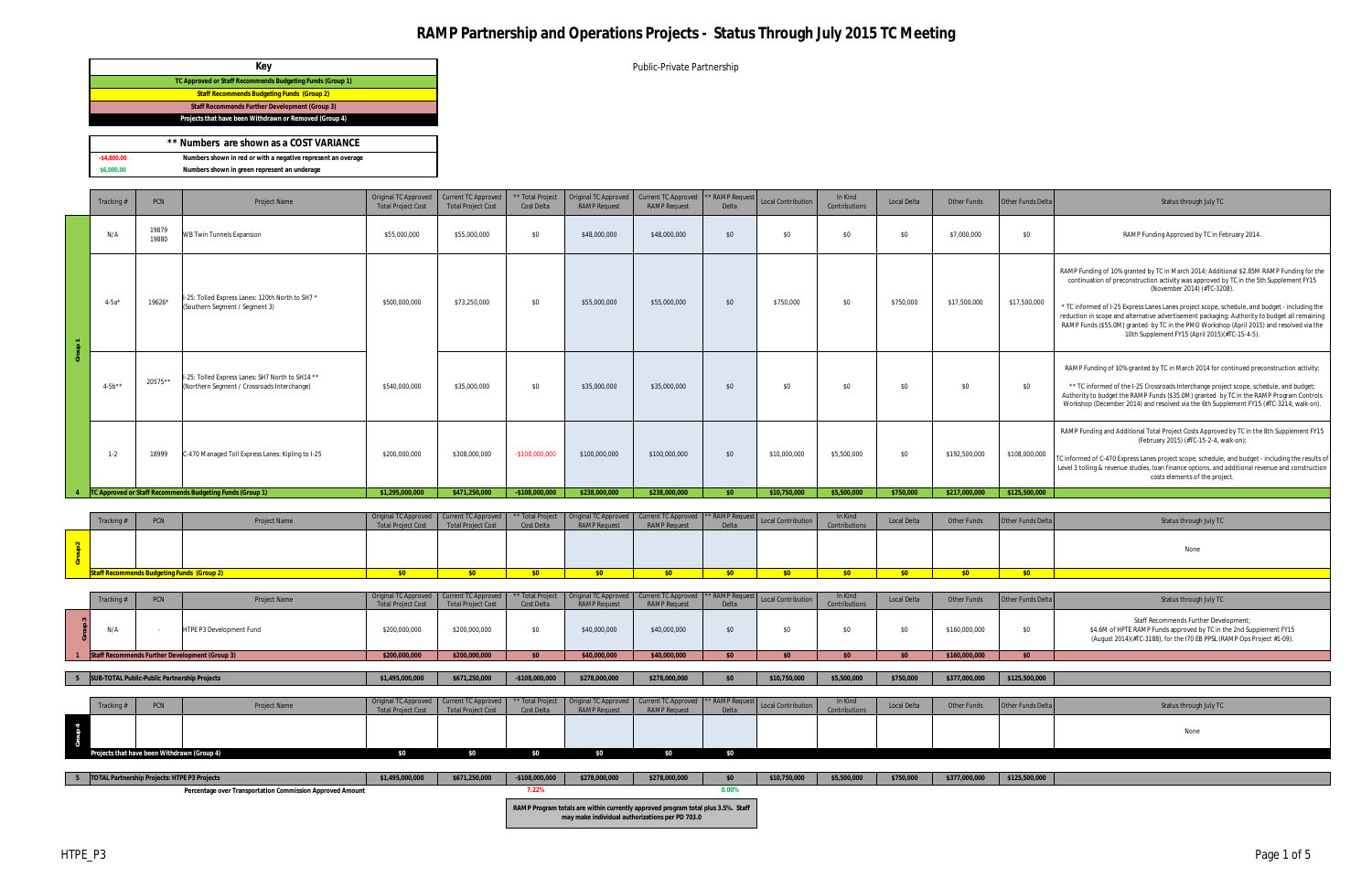Public-Public Partnership

|              | Key                                                          |
|--------------|--------------------------------------------------------------|
|              | TC Approved or Staff Recommends Budgeting Funds (Group 1)    |
|              | <b>Staff Recommends Budgeting Funds (Group 2)</b>            |
|              | Staff Recommends Further Development (Group 3)               |
|              | Projects that have been Withdrawn or Removed (Group 4)       |
|              |                                                              |
|              | ** Numbers are shown as a COST VARIANCE                      |
| $-$4.800.00$ | Numbers shown in red or with a negative represent an overage |
| \$6,000.00   | Numbers shown in green represent an underage                 |

| Tracking # | PCN                     | Project Name                                                                                 | Original TC Approved<br><b>Total Project Cost</b> | <b>Current TC Approved</b><br><b>Total Project Cost</b> | * Total Project Cost<br>Delta | Original TC Approved<br><b>RAMP Request</b> | <b>Current TC Approved</b><br><b>RAMP</b> Request | ** RAMP Request<br>Delta |              | Local Contribution In Kind Contribution | Local Delta   | Other Funds  | Other Funds Delta | Status through July TC                                                                                                                                                                                     |
|------------|-------------------------|----------------------------------------------------------------------------------------------|---------------------------------------------------|---------------------------------------------------------|-------------------------------|---------------------------------------------|---------------------------------------------------|--------------------------|--------------|-----------------------------------------|---------------|--------------|-------------------|------------------------------------------------------------------------------------------------------------------------------------------------------------------------------------------------------------|
| $1 - 7$    | 17810                   | isenhower-Johnson Memorial Tunnels (EJMT) Fire Suppression<br>iystem                         | \$25,000,000                                      | \$25,000,000                                            | \$0                           | \$9,000,000                                 | \$9,000,000                                       | \$0                      | \$5,000,000  | \$0                                     | \$0           | \$11,000,000 | \$0               | RAMP Funding Approved by TC in February                                                                                                                                                                    |
| $1 - 14$   | 19969<br>19970          | SH 2 in Commerce City Widening and Devolution                                                | \$20,800,000                                      | \$20,800,000                                            | \$0                           | \$13,600,000                                | \$13,600,000                                      | \$0                      | \$5,100,000  | \$0                                     | \$0           | \$2,100,000  | \$0               | RAMP Funding Approved by TC in February<br>Devolution resolution approved by TC in Dec 2014 (#TC-3206).                                                                                                    |
| $1 - 15$   | 19896                   | US 6 and 19th St. Intersection Grade Separation                                              | \$25,000,000                                      | \$25,000,000                                            | \$0                           | \$20,000,000                                | \$20,000,000                                      | \$0                      | \$5,000,000  | \$0                                     | \$0           | \$0          | \$0               | RAMP Funding Approved by TC in February                                                                                                                                                                    |
| $1-19$     | 17219                   | Colorado Blvd. in Idaho Springs Final Phase and Devolution                                   | \$21,900,000                                      | \$21,900,000                                            | \$0                           | \$21,900,000                                | \$21,900,000                                      | \$0                      | \$0          | \$0                                     | \$0           | \$0          | \$0               | RAMP Funding Approved by TC in February<br>Devolution resolution approved by TC in April 2014 (#TC-15-3-9).                                                                                                |
| $1 - 37$   | 19957                   | ederal Blvd: 6th to Howard Reconstruction and Multimodal<br>nprovements                      | \$29,203,881                                      | \$29,181,821                                            | \$22,060                      | \$23,363,105                                | \$23,341,821                                      | \$21,284                 | \$5,840,000  | \$0                                     | \$0           | \$0          | \$0               | RAMP Funding Approved by TC in February                                                                                                                                                                    |
| $1 - 46$   | 19192                   | -25 and Arapahoe Rd. Interchange                                                             | \$74,000,000                                      | \$74,000,000                                            | \$0                           | \$50,400,000                                | \$50,400,000                                      | \$0                      | \$16,400,000 | \$0                                     | \$0           | \$7,200,000  | \$0               | RAMP Funding Approved by TC in February                                                                                                                                                                    |
| $2 - 1$    | 19964                   | SH 67 in Victor Devolution (cash payment)                                                    | \$307,702                                         | \$307,702                                               | \$0                           | \$307,702                                   | \$307,702                                         | \$0                      | \$0          | \$0                                     | \$0           | \$0          | \$0               | RAMP Funding Approved by TC in February;<br>Devolution resolution approved by TC in Nov 2014 (#TC-3198);<br>Approval of Time Extension granted by TC in April 2015 (#TC-15-3-5).                           |
| $2 - 5$    | 19954                   | US 160 Turnouts                                                                              | \$1,015,000                                       | \$1,015,000                                             | \$0                           | \$840,000                                   | \$840,000                                         | \$0                      | \$0          | \$175,000                               | \$0           | \$0          | \$0               | RAMP Funding Approved by TC in February                                                                                                                                                                    |
| $2 - 7$    | 19965                   | US 24 Business Route Devolution (cash payment)                                               | \$2,602,475                                       | \$2,602,475                                             | \$0                           | \$2,602,475                                 | \$2,602,475                                       | \$0                      | \$0          | \$0                                     | \$0           | \$0          | \$0               | RAMP Funding Approved by TC in February;<br>Devolution resolution approved by TC in Dec 2014 (#TC-3204).                                                                                                   |
| $2 - 20$   | 19906                   | US 50 / Dozier / Steinmeier Intersection / Signal Improvements<br>companion project to 2-9)  | \$1,500,000                                       | \$1,500,000                                             | \$0                           | \$1,200,000                                 | \$1,200,000                                       | \$0                      | \$300,000    | \$0                                     | \$0           | \$0          | \$0               | RAMP Funding Approved by TC in February                                                                                                                                                                    |
| $2 - 21$   | 18331<br>19039          | -25 and Cimarron Interchange Reconstruction                                                  | \$95,000,000                                      | \$113,624,588                                           | $-$18,624,588$                | \$24,000,000                                | \$26,531,138                                      | $-$ \$2,531,138          | \$8,050,000  | \$0                                     | \$2,050,000   | \$79,043,450 | \$14,043,450      | RAMP Funding Approved by TC in March; RAMP Contingency, RPP, LA Funding approved by<br>TC in RAMP Program Controls Workshop (December 2014) and resolved in the 6th<br>Supplement FY15 (#TC-3214, walk-on) |
| $2 - 22$   | 18367                   | 25 Fillmore Interchange Diverging Diamond Interchange (DDI)<br>Conversion                    | \$21,300,000                                      | \$23,300,000                                            | $-$ \$2,000,000               | \$11,000,000                                | \$11,700,000                                      | $-$700,000$              | \$1,300,000  | \$7,000,000                             | \$1,300,000   | \$3,300,000  | \$0               | RAMP Funding Approved by TC in February                                                                                                                                                                    |
| $2 - 23$   | 19522                   | SH 21 / Old Ranch Rd. Interchange Completion                                                 | \$9,266,000                                       | \$10,333,779                                            | $-$ \$1,067,779               | \$600,000                                   | \$600,000                                         | \$0                      | \$8,600,000  | \$0                                     | \$600,000     | \$1,133,779  | \$467,779         | RAMP Funding Approved by TC in February                                                                                                                                                                    |
| $2 - 31$   | 19205<br>19208<br>19408 | 25 Ilex to 1st St. in Pueblo (includes devolution match in<br>RAMP request)                  | \$33,200,000                                      | \$42,153,270                                            | -\$8,953,270                  | \$22,000,000                                | \$30,953,270                                      | $-$ \$8,953,270          | \$1,200,000  | \$0                                     | \$0           | \$10,000,000 | \$0               | RAMP Funding Approved by TC in February;<br>Additional RAMP Funding Approved by TC in 5th Supplement FY15 (November 2014) (#TC-<br>3208).                                                                  |
| $2 - 33$   | 19056<br>19751          | IS 50 / SH 45 Interchange, Wills to Purcell-Pueblo (companion<br>project 2-10)               | \$10,000,000                                      | \$10,075,452                                            | $-$75,452$                    | \$5,000,000                                 | \$5,000,000                                       | \$0                      | \$0          | \$0                                     | \$0           | \$5,075,452  | $-$75,452$        | RAMP Funding Approved by TC in February;<br>Awarded bid includes companion FY16 Surface Treatment project (\$1.6M).                                                                                        |
| $3-6$      | 20087                   | H 6/SH13 in Rifle Devolution                                                                 | \$5,600,000                                       | \$5,600,000                                             | \$0                           | \$5,600,000                                 | \$5,600,000                                       | \$0                      | \$0          | \$0                                     | \$0           | \$0          | \$0               | RAMP Funding Approved by TC in February;<br>Devolution resolution approved by TC in Dec 2014 (#TC-3203).                                                                                                   |
| $3-9$      | 19094                   | 70 Vail Underpass (Simba Run)                                                                | \$20,800,000                                      | \$30,100,000                                            | \$9,300,000                   | \$14,600,000                                | \$21,170,000                                      | $-$6,570,000$            | \$6,000,000  | \$0                                     | \$0           | \$2,930,000  | \$0               | RAMP Funding Approved by TC in February;<br>RAMP Contingency Funding & Local Cash match approved by TC in PMO Workshop and<br>resolved in the 12th Supplement FY15 (June 2015).                            |
| $3-12/29$  | 19930                   | GH 9 - Frisco to Breckenridge: Iron Springs Phase and Vail Pass<br>Multi-Use Path Devolution | \$21,985,000                                      | \$27,487,269                                            | $-$ \$5,502,269               | \$17,500,000                                | \$21,989,815                                      | $-$ \$4,489,815          | \$1,012,454  | \$4,485,000                             | \$1,012,454   | \$0          | \$0               | RAMP Funding Approved by TC in February;<br>RAMP Contingency Funding & Local Cash match approved by TC in PMO Workshop and<br>resolved in the 1st Supplement FY16 (July2015).                              |
| $3 - 14$   | 19459                   | -70 Eagle Interchange Upgrade                                                                | \$9,887,365                                       | \$9,887,365                                             | \$0                           | \$3,500,000                                 | \$3,500,000                                       | \$0                      | \$3,437,364  | \$0                                     | \$0           | \$2,950,001  | \$0               | RAMP Funding Approved by TC in February                                                                                                                                                                    |
| $3 - 24$   | 19911                   | 70 Exit 31 Horizon Drive                                                                     | \$5,000,000                                       | \$5,778,000                                             | $-$778,000$                   | \$4,000,000                                 | \$4,423,000                                       | $-$ \$423,000            | \$1,155,000  | \$0                                     | \$105,000     | \$200,000    | \$0               | RAMP Funding Approved by TC in February;<br>RAMP Contingency Funding & Local Cash match approved by TC in PMO Workshop and<br>resolved in the 11th Supplement FY15 (May 2015).                             |
| $3 - 31$   | 19874                   | US 40 Improvements in Fraser                                                                 | \$1,950,390                                       | \$2,145,320                                             | $-$194,930$                   | \$1,267,754                                 | \$1,394,458                                       | $-$126,704$              | \$750,862    | \$0                                     | \$68,226      | \$0          | \$0               | RAMP Funding Approved by TC in February                                                                                                                                                                    |
| $3 - 40$   | 19910                   | SH 9 Grand County Safety Improvement Project                                                 | \$46,000,000                                      | \$52,627,747                                            | $-$ \$6,627,747               | \$36,222,000                                | \$42,849,747                                      | $-$ \$6,627,747          | \$9,200,000  | \$0                                     | $-$ \$522,000 | \$578,000    | \$522,000         | RAMP Funding Approved by TC in February; RAMP Contingency Funding approved by TC in<br>RAMP Program Controls Workshop (December 2014) and resolved in the 6th Supplement<br>FY15 (#TC-3214, walk-on).      |
| $4 - 6$    | 19893                   | US 34 in Estes Park Improvements and Devolution                                              | \$16,000,000                                      | \$16,005,000                                            | $-$ \$5,000                   | \$4,200,000                                 | \$4,200,000                                       | \$0                      | \$0          | \$0                                     | \$0           | \$11,805,000 | \$5,000           | RAMP Funding Approved by TC in February;<br>Devolution resolution approved by TC in Nov 2014 (#TC-3199).                                                                                                   |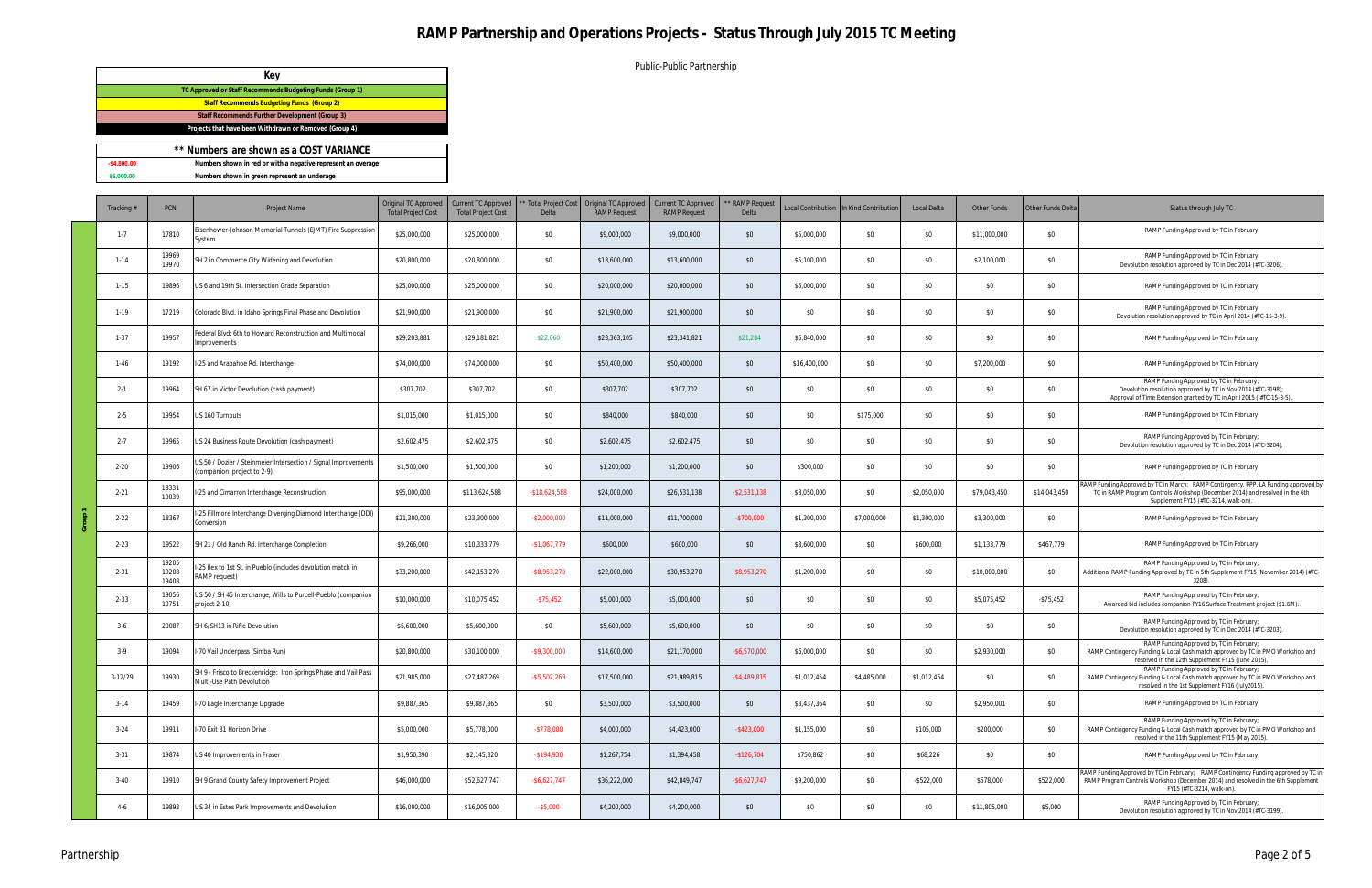|                          | Tracking#                                         | <b>PCN</b>                       | <b>Project Name</b>                                                                | Original TC Approved<br><b>Total Project Cost</b> | Current TC Approved<br><b>Total Project Cost</b>        | <b>Total Project Cost</b><br>Delta | <b>Original TC Approved</b><br><b>RAMP</b> Request | Current TC Approved<br><b>RAMP Request</b>                                             | * RAMP Reques<br>Delta       |              | Local Contribution In Kind Contribution | Local Delta | <b>Other Funds</b> | Other Funds Delta | Status through July TC                                                                                                                                                                           |
|--------------------------|---------------------------------------------------|----------------------------------|------------------------------------------------------------------------------------|---------------------------------------------------|---------------------------------------------------------|------------------------------------|----------------------------------------------------|----------------------------------------------------------------------------------------|------------------------------|--------------|-----------------------------------------|-------------|--------------------|-------------------|--------------------------------------------------------------------------------------------------------------------------------------------------------------------------------------------------|
|                          | $4 - 20$                                          | 12372<br>18401<br>19561<br>20632 | North College / US 287 Conifer to Laporte Bypass                                   | \$36,000,000                                      | \$36,157,682                                            | $-$157,682$                        | \$17,500,000                                       | \$17,500,000                                                                           | \$0                          | \$4,648,500  | \$0                                     | \$248,500   | \$14,009,182       | $-$ \$90,818      | RAMP Funding Approved by TC in February                                                                                                                                                          |
|                          | $4 - 25$                                          | 19889                            | SH 14 / Greenfields Ct. - Frontage Rd. Relocation and<br>Intersection Improvements | \$2,100,000                                       | \$2,100,000                                             | \$0                                | \$1,680,000                                        | \$1,680,000                                                                            | \$0                          | \$420,000    | \$0                                     | \$0         | \$0                | \$0               | RAMP Funding Approved by TC in March                                                                                                                                                             |
|                          | $4 - 28$                                          | 19891                            | SH 392 & CR 47 Intersection Safety Improvements                                    | \$3,685,180                                       | \$3,685,180                                             | \$0                                | \$1,842,590                                        | \$1,842,590                                                                            | \$0                          | \$1,842,590  | \$0                                     | \$0         | \$0                | \$0               | RAMP Funding Approved by TC in February                                                                                                                                                          |
|                          | $4 - 29$                                          | 19890                            | US 34 & CR 49 Intersection Safety Improvements                                     | \$2,200,000                                       | \$2,200,000                                             | \$0                                | \$1,500,000                                        | \$1,500,000                                                                            | \$0                          | \$700,000    | \$0                                     | \$0         | \$0                | \$0               | RAMP Funding Approved by TC in February                                                                                                                                                          |
|                          | $4 - 30$                                          | 19892                            | SH 392 & CR 74 Intersection Safety Improvements                                    | \$2,249,875                                       | \$2,249,875                                             | \$0                                | \$1,000,000                                        | \$1,000,000                                                                            | \$0                          | \$1,249,875  | \$0                                     | \$0         | \$0                | \$0               | RAMP Funding Approved by TC in February                                                                                                                                                          |
|                          | 4-34/51/52                                        | 19894<br>20204<br>20203<br>20700 | Turning Lanes at US 34 and County Road H / US 385 & YCR 33.6<br>US 34 & YCR J      | \$1,752,000                                       | \$1,591,000                                             | \$161,000                          | \$944,200                                          | \$944,200                                                                              | \$0                          | \$0          | \$627,000                               | \$0         | \$19,800           | $-$161,000$       | RAMP Funding Approved by TC in February                                                                                                                                                          |
|                          | $4 - 54$                                          | 18397                            | SH 119 Diagonal: 30th to Foothills Parkway Multi-modal<br>Improvements Project     | \$5,570,000                                       | \$5,570,000                                             | \$0                                | \$4,456,000                                        | \$4,456,000                                                                            | \$0                          | \$1,114,000  | \$0                                     | \$0         | \$0                | \$0               | RAMP Funding Approved by TC in February                                                                                                                                                          |
| ੌ                        | 4-58                                              | 19888                            | SH 119 Boulder Canyon Trail Extension                                              | \$5,466,350                                       | \$5,466,350                                             | \$0                                | \$4,373,080                                        | \$4,373,080                                                                            | \$0                          | \$1,093,270  | \$0                                     | \$0         | \$0                | \$0               | RAMP Funding Approved by TC in March                                                                                                                                                             |
|                          | $5-6$                                             | 19909                            | US 550 Sky Rocket Box Culvert Replacement                                          | \$2,000,000                                       | \$2,000,000                                             | \$0                                | \$1,600,000                                        | \$1,600,000                                                                            | \$0                          | \$400,000    | \$0                                     | \$0         | \$0                | \$0               | RAMP Funding Approved by TC in February                                                                                                                                                          |
|                          | $5-8$                                             | 19908                            | SH 172 / 151 Signalization                                                         | \$1,800,000                                       | \$1,800,000                                             | \$0                                | \$1,430,000                                        | \$1,430,000                                                                            | \$0                          | \$370,000    | \$0                                     | \$0         | \$0                | \$0               | RAMP Funding Approved by TC in February                                                                                                                                                          |
|                          | $5 - 10$                                          | 19902                            | US 160 / Wilson Gulch Road Extension                                               | \$6,400,000                                       | \$6,400,000                                             | \$0                                | \$4,288,000                                        | \$4,288,000                                                                            | \$0                          | \$2,112,000  | \$0                                     | \$0         | \$0                | \$0               | RAMP Funding Approved by TC in February                                                                                                                                                          |
|                          | $5-13$                                            | 19397                            | SH 145 at CR P Safety Improvements                                                 | \$1,660,194                                       | \$1,660,194                                             | \$0                                | \$1,577,185                                        | \$1,577,185                                                                            | \$0                          | \$83,036     | \$0                                     | \$0         | $-$ \$27           | \$0               | RAMP Funding Approved by TC in February                                                                                                                                                          |
|                          | $5-14$                                            | 18972                            | US 285 Antonito Storm Drain System Replacement                                     | \$2,742,429                                       | \$3,343,337                                             | $-$ \$600,908                      | \$2,193,944                                        | \$2,794,852                                                                            | $-$600,908$                  | \$100,000    | \$448,485                               | \$0         | \$0                | \$0               | RAMP Funding Approved by TC in February;<br>Additional RAMP Funding approved by TC in 6th Supplement FY15 (December 2014);<br>Awarded bid includes approved Surface Treatment project (\$7.02M). |
|                          | $5 - 15$                                          | 19411                            | SH 62 Ridgway Street Improvements (pending approval of local<br>match)             | \$13,791,257                                      | \$13,291,257                                            | \$500,000                          | \$10,494,509                                       | \$10,494,509                                                                           | \$0                          | \$2,000,000  | \$796,748                               | \$0         | \$0                | $-$500,000$       | RAMP Funding Approved by TC in February                                                                                                                                                          |
|                          | $5-18$                                            | 19643                            | US 24 Enhancement Project in Buena Vista                                           | \$2,497,090                                       | \$2,497,090                                             | \$0                                | \$1,997,090                                        | \$1,997,090                                                                            | \$0                          | \$500,000    | \$0                                     | \$0         | \$0                | \$0               | RAMP Funding Approved by TC in February                                                                                                                                                          |
| 38                       |                                                   |                                  | TC Approved or Staff Recommends Budgeting Funds (Group 1)                          | \$587,232,188                                     | \$640,436,753                                           | $-$ \$53,204,565                   | \$349,579,634                                      | \$380,580,932                                                                          | $-$ \$31,001,298             | \$94,978,951 | \$13,532,233                            | \$4,862,180 | \$151,344,637      | \$14,210,959      |                                                                                                                                                                                                  |
|                          | Tracking#                                         | <b>PCN</b>                       | Project Name                                                                       | Original TC Approved<br><b>Total Project Cost</b> | <b>Current TC Approved</b><br><b>Total Project Cost</b> | <b>Total Project Cost</b><br>Delta | Original TC Approved<br><b>RAMP</b> Request        | <b>Current TC Approved</b><br><b>RAMP Request</b>                                      | <b>RAMP</b> Request<br>Delta |              | Local Contribution In Kind Contribution | Local Delta | <b>Other Funds</b> | Other Funds Delta | Status through July TC                                                                                                                                                                           |
| $\mathbf{N}$<br>$\Omega$ |                                                   |                                  |                                                                                    |                                                   |                                                         |                                    |                                                    |                                                                                        |                              |              |                                         |             |                    |                   | None                                                                                                                                                                                             |
| ੱ                        | <b>Staff Recommends Budgeting Funds (Group 2)</b> |                                  |                                                                                    | \$0                                               | \$0                                                     | \$0                                | \$0                                                | \$0                                                                                    | \$0                          | \$0          | \$0                                     | \$0         | \$0                | \$0               |                                                                                                                                                                                                  |
|                          | Tracking #                                        | <b>PCN</b>                       | Project Name                                                                       | Original TC Approved<br><b>Total Project Cost</b> | <b>Current TC Approved</b><br><b>Total Project Cost</b> | Total Project Cost<br>Delta        | Original TC Approved<br><b>RAMP Request</b>        | <b>Current TC Approved</b><br><b>RAMP Request</b>                                      | * RAMP Request<br>Delta      |              | Local Contribution In Kind Contribution | Local Delta | Other Funds        | Other Funds Delta | Status through July TC                                                                                                                                                                           |
| Group 3                  |                                                   |                                  |                                                                                    |                                                   |                                                         |                                    |                                                    |                                                                                        |                              |              |                                         |             |                    |                   | None                                                                                                                                                                                             |
|                          |                                                   |                                  | Staff Recommends Further Development (Group 3)                                     | \$0                                               | \$0                                                     | \$0                                | \$0                                                | \$0                                                                                    | \$0                          | \$0          | \$0                                     | \$0         | \$0                | \$0               |                                                                                                                                                                                                  |
|                          | 38 SUB-TOTAL Public-Public Partnership Projects   |                                  |                                                                                    | \$587,232,188                                     | \$640,436,753                                           | $-$ \$53,204,565                   | \$349,579,634                                      | \$380,580,932                                                                          | $-$ \$31,001,298             | \$94,978,951 | \$13,532,233                            | \$4,862,180 | \$151,344,637      | \$14,210,959      |                                                                                                                                                                                                  |
|                          | Tracking #                                        | <b>PCN</b>                       | Project Name                                                                       | Original TC Approved<br><b>Total Project Cost</b> | <b>Current TC Approved</b><br><b>Total Project Cost</b> | <b>Total Project Cost</b><br>Delta | Original TC Approved<br><b>RAMP Request</b>        | <b>Current TC Approved</b><br><b>RAMP Request</b>                                      | <b>RAMP</b> Request<br>Delta |              | Local Contribution In Kind Contribution | Local Delta | Other Funds        | Other Funds Delta | Status through July TC                                                                                                                                                                           |
| Group 4                  | $2 - 27$                                          |                                  | I-25A Exit 18 NW Frontage Rd Devolution                                            | \$110,544                                         | \$0                                                     | \$110,544                          | \$110,544                                          | \$0                                                                                    | \$110,544                    |              |                                         |             |                    |                   | Local Agency Withdrew Project in December 2013                                                                                                                                                   |
|                          | $2 - 29$                                          |                                  | I-25 Exit 11 SW Frontage Rd Devolution                                             | \$155,307                                         | \$0                                                     | \$155,307                          | \$155,307                                          | \$0                                                                                    | \$155,307                    |              |                                         |             |                    |                   | Local Agency Withdrew Project in December 2013                                                                                                                                                   |
|                          | Projects that have been Withdrawn (Group 4)       |                                  |                                                                                    | \$265,851                                         | \$0                                                     | \$265,851                          | \$265,851                                          | \$0                                                                                    | \$265,851                    |              |                                         |             |                    |                   |                                                                                                                                                                                                  |
|                          | 40 TOTAL Public-Public Partnership Projects       |                                  |                                                                                    | \$587,498,039                                     | \$640,436,753                                           | $-$ \$52,938,714                   | \$349,845,485                                      | \$380,580,932                                                                          | $-$ \$30,735,447             | \$94,978,951 | \$13,532,233                            | \$4,862,180 | \$151,344,637      | \$14,210,959      |                                                                                                                                                                                                  |
|                          |                                                   |                                  | Percentage over Transportation Commission Approved Amount                          |                                                   |                                                         | 9.01%                              |                                                    |                                                                                        | 8.79%                        |              |                                         |             |                    |                   |                                                                                                                                                                                                  |
|                          |                                                   |                                  |                                                                                    |                                                   |                                                         |                                    |                                                    | Program totals are currently in excess of original TC approved program total plus 3.5% |                              |              |                                         |             |                    |                   |                                                                                                                                                                                                  |

**The TC must budget additional project funds per PD 703.0 and resolution TC#-3209, Establishment of RAMP Program Project Controls.**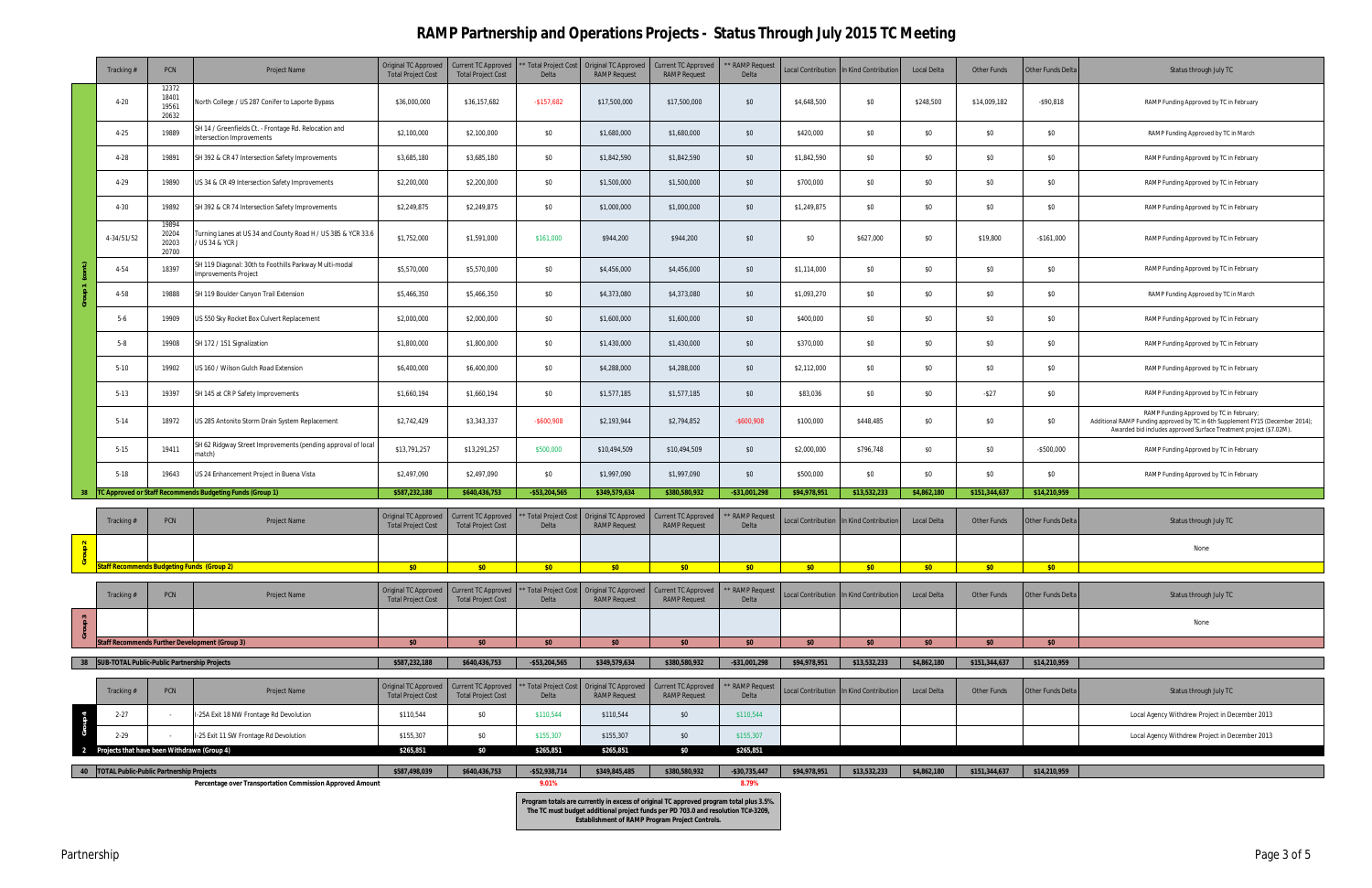Operations

|                | ** Numbers are shown as a COST VARIANCE                      |  |
|----------------|--------------------------------------------------------------|--|
| $-$ \$4.800.00 | Numbers shown in red or with a negative represent an overage |  |
| \$6,000,00     | Numbers shown in green represent an underage                 |  |

| Tracking #                     | PCN                                                         | Project Name                                                                                                                                                                        | Original TC Approved<br><b>Total Project Cost</b> | Current TC Approved   *<br><b>Total Project Cost</b> | Delta          | ** Total Project Cost   Original TC Approved  <br><b>RAMP</b> Request | Current TC Approved<br><b>RAMP Request</b> | ** RAMP Request<br>Delta | <b>Local Contribution</b> | In Kind Funds | Local Delta | <b>Other Funds</b> | Other Funds Delta | Status through July TC                                                                                                                                                                                                                                                                                                                                                                                                                                                                                                                                                                                                                                                                                                                                                                                                                                                                              |
|--------------------------------|-------------------------------------------------------------|-------------------------------------------------------------------------------------------------------------------------------------------------------------------------------------|---------------------------------------------------|------------------------------------------------------|----------------|-----------------------------------------------------------------------|--------------------------------------------|--------------------------|---------------------------|---------------|-------------|--------------------|-------------------|-----------------------------------------------------------------------------------------------------------------------------------------------------------------------------------------------------------------------------------------------------------------------------------------------------------------------------------------------------------------------------------------------------------------------------------------------------------------------------------------------------------------------------------------------------------------------------------------------------------------------------------------------------------------------------------------------------------------------------------------------------------------------------------------------------------------------------------------------------------------------------------------------------|
| $1 - 09$                       | 19474<br>19984<br>20092<br>20306<br>20307<br>20308<br>20309 | -70 Eastbound Peak Period Shoulder Lanes                                                                                                                                            | \$34,000,000                                      | \$78,487,480                                         | $-$44,487,480$ | \$20,000,000                                                          | \$26,998,000                               | $-$6,998,000$            | \$500,000                 | \$0           | \$0         | \$50,989,480       | \$37,489,480      | ;(RAMP Funding Approved for Construction Pkg 2 by TC in 2nd Supplement FY15 (August 2014) (#TC-3188)<br>Other Funds includes \$4.6M from HPTE RAMP Funding which may be returned upon closure of<br>commercial loan;<br>Included as an informational item in the 5th Supplement FY15 (November 2014); Other Funds includes<br>HPTE Loan funding for Construction Package 3 design services and procurement of long lead time items<br>(backed by RPP funds until closure of HPTE loan);<br>Included as an informational item in the 6th Supplement FY15 (December 2014); Other Funds includes<br>HPTE Loan, Safety, and ITS funding for Construction Package 3; CMGC execution date estimated February<br>2015 (in conjunction with CBE project).<br>Other Funding Approved for Construction Pkg 3 by TC in the PMO Workshop and resolved in the 9th<br>Supplement FY15 (March 2015) (#TC-15-3-11); |
| $1-27$                         | 20063                                                       | SH-74 South of El Rancho Safety Shoulders                                                                                                                                           | \$57,947                                          | \$55,000                                             | \$2,947        | \$57,947                                                              | \$55,000                                   | \$2,947                  | \$0                       | \$0           | \$0         | \$0                | \$0               | RAMP Funding Approved by TC in February                                                                                                                                                                                                                                                                                                                                                                                                                                                                                                                                                                                                                                                                                                                                                                                                                                                             |
| $1 - 41$<br>$1-42$<br>$1 - 44$ | 19978<br>19979<br>19980                                     | State Highway Signal Upgrades: Phase I - Colfax Signals<br>State Highway Signal Upgrades: Phase III - Denver Slipfit<br>State Highway Signal Upgrades: Phase I - Santa Fe and Evans | \$2,495,000                                       | \$3,486,615                                          | -\$991,615     | \$2,200,000                                                           | \$2,200,000                                | \$0                      | \$0                       | \$1,286,615   | \$991,615   | \$0                | \$0               | RAMP Funding Approved by TC in February;<br>Local Partner has committed additional funds;                                                                                                                                                                                                                                                                                                                                                                                                                                                                                                                                                                                                                                                                                                                                                                                                           |
| $1-51$                         | 20070                                                       | Continuous Flow Metering (CFM), Weight-in-Motion (WIM), and<br>Relocated Portal Attendant Stations at Eisenhower-Johnson<br>Memorial Tunnel (EJMT)                                  | \$2,575,000                                       | \$2,529,035                                          | \$45,965       | \$2,575,000                                                           | \$2,529,035                                | \$45,965                 | \$0                       | \$0           | \$0         | \$0                | \$0               | RAMP Funding Approved by TC in February                                                                                                                                                                                                                                                                                                                                                                                                                                                                                                                                                                                                                                                                                                                                                                                                                                                             |
| $1-53$                         | 20182                                                       | New Traffic Signal Controllers for Congested Corridors in the<br>Denver Metropolitan Area                                                                                           | \$1,060,000                                       | \$1,060,000                                          | \$0            | \$1,060,000                                                           | \$1,060,000                                | \$0                      | \$0                       | \$0           | \$0         | \$0                | \$0               | RAMP Funding Approved by TC in March                                                                                                                                                                                                                                                                                                                                                                                                                                                                                                                                                                                                                                                                                                                                                                                                                                                                |
| $1-54$                         | 19958                                                       | I-76 at 88th Ave. Interchange Improvements (MP 10)                                                                                                                                  | \$1,050,000                                       | \$2,633,693                                          | $-$1,583,693$  | \$1,050,000                                                           | \$1,583,693                                | $-$ \$533,693            | \$0                       | \$0           | \$0         | \$1,050,000        | \$1,050,000       | RAMP Funding Approved by TC in March<br>Additional RAMP Funding and Other CDOT Program Funds Approved by TC in the 10th Supplement FY15<br>(May 2015)(#TC-15-4-5).                                                                                                                                                                                                                                                                                                                                                                                                                                                                                                                                                                                                                                                                                                                                  |
| $1-63$                         | 20089                                                       | -70 at Grapevine Rd. (MP 256.0)                                                                                                                                                     | \$189,000                                         | \$344,342                                            | $-$ \$155,342  | \$189,000                                                             | \$296,091                                  | $-$107,091$              | \$0                       | \$0           | \$0         | \$48,251           | \$0               | RAMP Funding Approved by TC in February<br>Additional RAMP Funding Approved by TC in 5th Supplement FY15 (November 2014) (#TC-3208).                                                                                                                                                                                                                                                                                                                                                                                                                                                                                                                                                                                                                                                                                                                                                                |
| $1-77$                         | 20202                                                       | New Ramp Meters and Ramp Meter Upgrades                                                                                                                                             | \$965,000                                         | \$998,639                                            | $-$ \$33,639   | \$965,000                                                             | \$998,639                                  | $-$ \$33,639             | \$0                       | \$0           | \$0         | \$0                | \$0               | RAMP Funding Approved by TC in 1st Supplement FY15 (July2014) (#TC-3177, walk-on);<br>Additional RAMP Funding Approved by TC in the 3rd Supplement FY15 (September 2014) (#TC-3194).                                                                                                                                                                                                                                                                                                                                                                                                                                                                                                                                                                                                                                                                                                                |
| $1 - 81$                       | 19086                                                       | US 40 Berthoud Pass Remote Avalanche Control System Pilot<br>Program                                                                                                                | \$1,000,000                                       | \$1,275,000                                          | $-$ \$275,000  | \$1,000,000                                                           | \$1,000,000                                | \$0                      | \$225,000                 | \$0           | \$225,000   | \$50,000           | \$50,000          | RAMP Funding Approved by TC in1st Supplement FY15 (July 2014) (#TC-3177);<br>Local Partner has committed to providing additional funds;<br>RAMP ID # changed from 3-51 to 1-81.                                                                                                                                                                                                                                                                                                                                                                                                                                                                                                                                                                                                                                                                                                                     |
| $2 - 08$                       | 19905                                                       | US 24 / Judge Orr Rd. Intersection Improvement                                                                                                                                      | \$2,000,000                                       | \$200,000                                            | \$1,800,000    | \$2,000,000                                                           | \$200,000                                  | \$1,800,000              | \$0                       | \$0           | \$0         | \$0                | \$0               | RAMP Funding Approved by TC in February;<br>RAMP Funding Withdrawn with TC Approval in the 9th Supplement 2015 (March 2015)(#TC-15-3-11);<br>Project will be shelved until other funding is made available.                                                                                                                                                                                                                                                                                                                                                                                                                                                                                                                                                                                                                                                                                         |
| $2 - 09$                       | 19906                                                       | US 50 / Dozier Ave. Intersection Improvement (companion<br>project Partnership 2-20)                                                                                                | \$1,000,000                                       | \$1,000,000                                          | \$0            | \$1,000,000                                                           | \$1,000,000                                | \$0                      | \$0                       | \$0           | \$0         | \$0                | \$0               | RAMP Funding Approved by TC in February                                                                                                                                                                                                                                                                                                                                                                                                                                                                                                                                                                                                                                                                                                                                                                                                                                                             |
| $2 - 10$                       | 19751                                                       | US 50 / Purcell and US 50 / McCulloch Intersection<br>mprovement (companion project Partnership 2-33)                                                                               | \$1,200,000                                       | \$1,200,000                                          | \$0            | \$1,200,000                                                           | \$1,200,000                                | \$0                      | \$0                       | \$0           | \$0         | \$0                | \$0               | RAMP Funding Approved by TC in February                                                                                                                                                                                                                                                                                                                                                                                                                                                                                                                                                                                                                                                                                                                                                                                                                                                             |
| $2 - 17$                       | 19884                                                       | US 50 / 32nd Ln., US 50 / Cottonwood Ave., US 50 / 34th Ln.<br>Intersection Improvements                                                                                            | \$1,500,000                                       | \$5,800,000                                          | $-$4,300,000$  | \$1,500,000                                                           | \$3,300,000                                | $-$1,800,000$            | \$0                       | \$0           | \$0         | \$2,500,000        | \$2,500,000       | RAMP Funding Approved by TC in February;<br>Additional RAMP Funding and Other Funds Approved by TC in the 9th Supplement FY15 (March 2015)(#TC-<br>$15-3-11$ ).                                                                                                                                                                                                                                                                                                                                                                                                                                                                                                                                                                                                                                                                                                                                     |
| $3 - 33$                       | 19490                                                       | -70 Vail Chain Station Improvements                                                                                                                                                 | \$4,500,000                                       | \$6,200,000                                          | $-$1,700,000$  | \$4,500,000                                                           | \$6,200,000                                | $-$1,700,000$            | \$0                       | \$0           | \$0         | \$0                | \$0               | RAMP Funding Approved by TC in February;<br>Additional RAMP Funding Approved by TC in the 12th Supplement FY15 (June 2015) (#TC-15-6-6).                                                                                                                                                                                                                                                                                                                                                                                                                                                                                                                                                                                                                                                                                                                                                            |
| $3 - 34$                       | 19875                                                       | I-70 Glenwood Canvon Variable Speed Signing                                                                                                                                         | \$2,200,000                                       | \$500,000                                            | \$1,700,000    | \$2,200,000                                                           | \$500,000                                  | \$1,700,000              | \$0                       | \$0           | \$0         | \$0                | \$0               | RAMP Funding Approved by TC in February;<br>RAMP Funding Withdrawn with TC Approval in the 12th Supplement FY15 (June 2015)(#TC-15-6-6); Project<br>will be shelved until other funding is made available.                                                                                                                                                                                                                                                                                                                                                                                                                                                                                                                                                                                                                                                                                          |
| $4 - 13$                       | 19960                                                       | Adaptive Signal Control - US 85 Greeley                                                                                                                                             | \$750,000                                         | \$750,000                                            | \$0            | \$600,000                                                             | \$600,000                                  | \$0                      | \$0                       | \$150,000     | \$0         | \$0                | \$0               | RAMP Funding Approved by TC in February                                                                                                                                                                                                                                                                                                                                                                                                                                                                                                                                                                                                                                                                                                                                                                                                                                                             |
| $4 - 35$                       | 19886                                                       | oveland I-25 and Crossroads Blvd. Anti-Icing Spray System                                                                                                                           | \$250,000                                         | \$250,000                                            | \$0            | \$200,000                                                             | \$200,000                                  | \$0                      | \$50,000                  | \$0           | \$0         | \$0                | \$0               | RAMP Funding Approved by TC in February                                                                                                                                                                                                                                                                                                                                                                                                                                                                                                                                                                                                                                                                                                                                                                                                                                                             |
| $4 - 36$                       | 19887                                                       | oveland Road Weather Information System (RWIS) Update /<br>Expansion                                                                                                                | \$380,000                                         | \$380,000                                            | \$0            | \$304,000                                                             | \$304,000                                  | \$0                      | \$76,000                  | \$0           | \$0         | \$0                | \$0               | RAMP Funding Approved by TC in February                                                                                                                                                                                                                                                                                                                                                                                                                                                                                                                                                                                                                                                                                                                                                                                                                                                             |
| $4 - 41$                       | 19959                                                       | Adaptive signals on US 34 Bypass in Greeley                                                                                                                                         | \$500,000                                         | \$500,000                                            | \$0            | \$400,000                                                             | \$400,000                                  | \$0                      | \$0                       | \$100,000     | \$0         | \$0                | \$0               | RAMP Funding Approved by TC in February                                                                                                                                                                                                                                                                                                                                                                                                                                                                                                                                                                                                                                                                                                                                                                                                                                                             |
| $4 - 42$                       | 19963                                                       | Fiber Optics and ITS Devices on I-76                                                                                                                                                | \$11,000,000                                      | \$10,478,607                                         | \$521,393      | \$5,000,000                                                           | \$4,478,607                                | \$521,393                | \$0                       | \$0           | \$0         | \$6,000,000        | \$0               | RAMP Funding Approved by TC in February;<br>RAMP Funding Withdrawn with TC Approval in the 9th Supplement FY15 (March 2015)(#TC-15-3-11).                                                                                                                                                                                                                                                                                                                                                                                                                                                                                                                                                                                                                                                                                                                                                           |
| 4-44/4-49                      | 19961                                                       | Adaptive Signals on SH 119 Airport Rd. to Zlaten Dr. in<br>Longmont / Adaptive Signals on SH 119: I-25 to WCR 3.5                                                                   | \$1,850,000                                       | \$1,850,000                                          | \$0            | \$1,680,000                                                           | \$1,680,000                                | \$0                      | \$0                       | \$170,000     | \$0         | \$0                | \$0               | RAMP Funding Approved by TC in February                                                                                                                                                                                                                                                                                                                                                                                                                                                                                                                                                                                                                                                                                                                                                                                                                                                             |